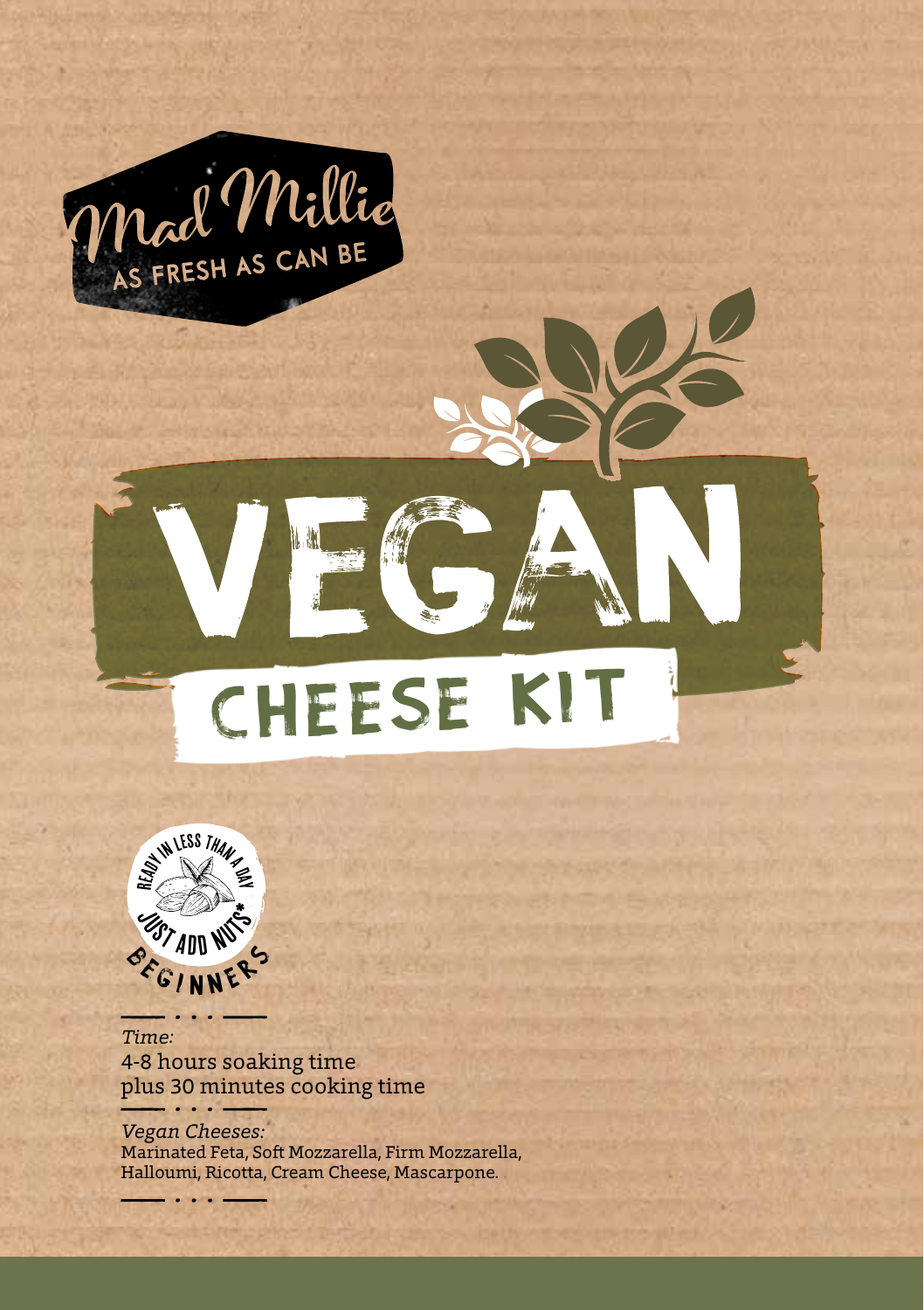Mad Millie

Well-planned plant-based diets are rich in protein, iron, calcium and other essential vitamins and minerals. The plant-based sources of these nutrients tend to be low in saturated fat, high in fibre and packed with antioxidants.

Our Vegan Cheese Kit makes it easy to create a range of delicious, (guilt free!) vegan cheeses like mozzarella, halloumi, cream cheese, mascarpone, ricotta and feta. Designed to be made in any kitchen. No specialised equipment or experience required. All you need is your choice of nuts and common kitchen spices!

www.madmillie.com

Serving suggestion



Watch our YouTube video if possible before starting. They say a picture is worth a thousand words!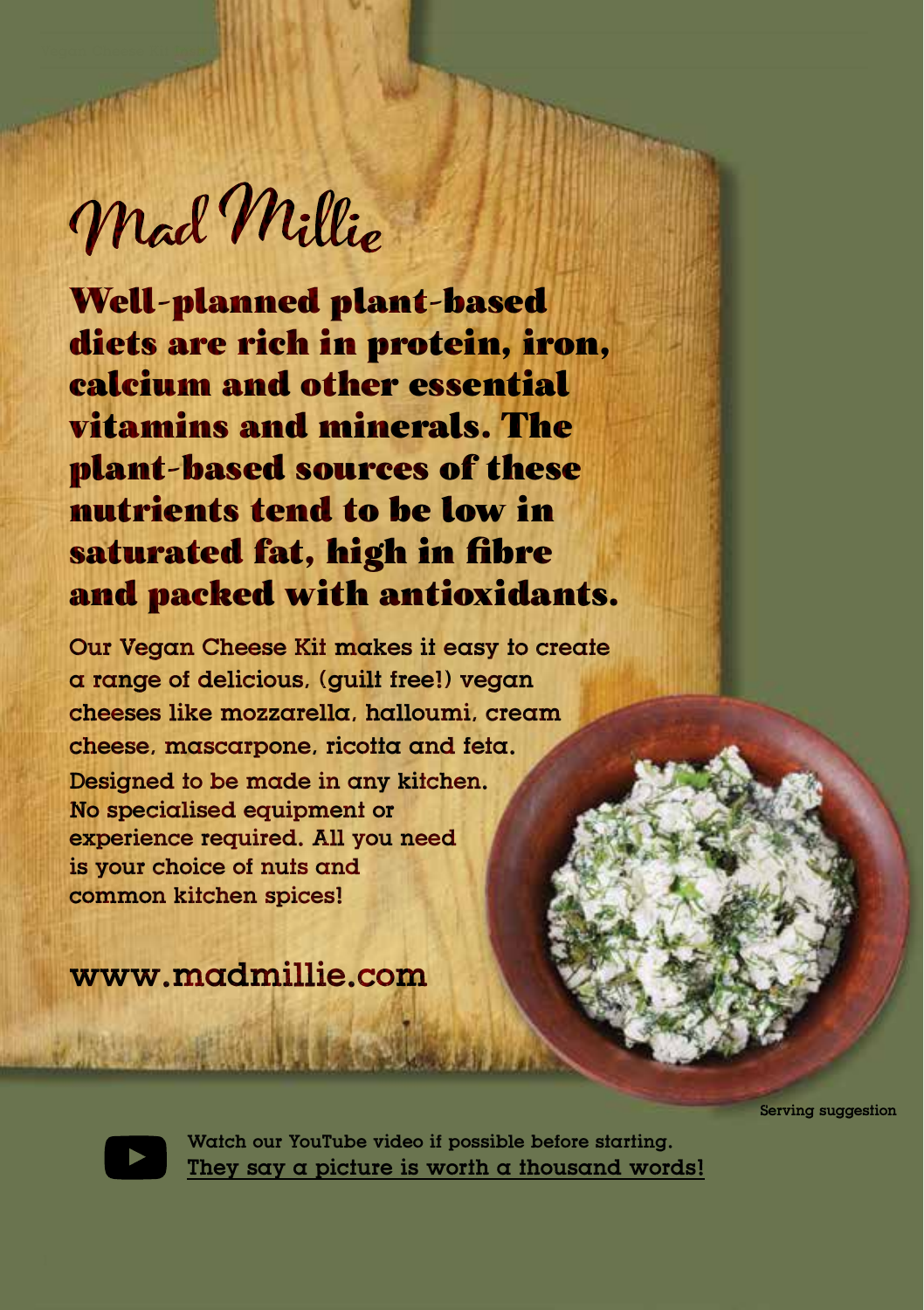## Vegan Cheese Kit

## YOUR KIT CONTAINS

- . Thermometer
- . Cheese cloth
- . Citric acid
- . Agar
- . Tapioca flour
- . Yeast flakes
- . Artisan's salt

## ADDITIONAL INGREDIENTS YOU WILL NEED

- . Nuts
- . Olive oil
- . Ice cubes
- . Common kitchen spices
- . Unsweetened vegan suitable milk (eg rice, almond, oat)

## ADDITIONAL KITCHEN EQUIPMENT YOU WILL NEED

- . Blender/mixer (high powered will make cheese based recipes smoother)
- . General measuring equipment
- . Thermometer
- . Frying pan or skillet (non-stick if available)
- . Cooking pot (non-stick if available)
- . Flat tray
- . Bowl



Cheese cloth can be reused. Soak your used cheese cloth in warm water to rinse out any left over residue, then sterilise by boiling for 5 minutes.



Serving suggestion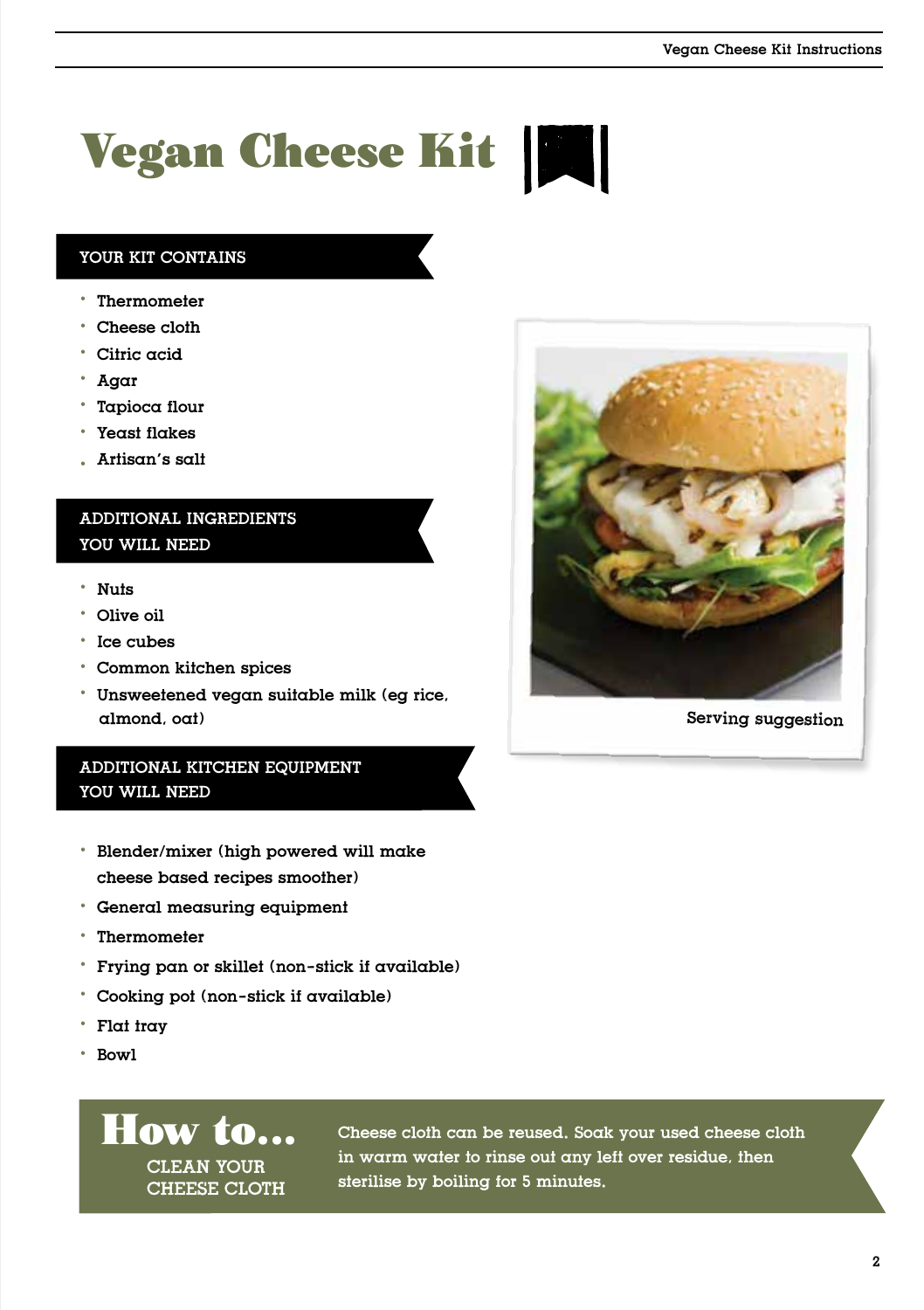## Let's get making some vegan cheese!

## **Vegan Marinated Feta**

**Makes approx:** 200 g (7 oz)

With  $\alpha$  lovely firm texture this vegan feta is the perfect choice to add to  $\alpha$  salad. The marinade provides a vinegar bite that is complimented by herb and garlic flavours.

## . . . . . **Difficulty:** Easy

### INGREDIENTS FOR FETA

- . 1/2 cup (80 g) of raw macadamias or almonds (For a smoother and lighter coloured texture, remove the almond skins after soaking is complete)
- . 3/4 cup (190 ml) of water
- . 1.5 Tbsp of agar
- . 3/4 tsp of artisan's salt
- . 1/8 tsp of citric acid

### INGREDIENTS FOR MARINADE

- . 2 Tbsp of white miso (optional)
- $\cdot$   $\frac{1}{4}$  cup (62 ml) of apple cider vinegar or lemon juice
- . 1.5 Tbsp of olive oil
- $\cdot$   $\frac{1}{4}$  cup (62 ml) of water
- . 1 Tbsp of yeast flakes
- . 1.5 Tbsp of herbs (dried dill, oregano, dried parsley, dried chives)
- $\cdot$   $\frac{1}{2}$  tsp of garlic powder
- $\cdot$   $\frac{1}{2}$  tsp of artisan's salt

#### EQUIPMENT

- . Pot
- . Blender or food processor
- . Cooking pot (non-stick if available)
- . Thermometer
- . Small flat tray
- . Bowl

- 1. Place raw macadamias or almonds in a bowl and fill with water until they are covered completely. Soak overnight (approximately 8 hours).
- 2. Drain the macadamias or almonds and rinse with water.
- 3. Place nuts and remaining feta ingredients in a blender or food processor.
- 4. Blend at high speed until you get a smooth, creamy consistency.
- 5. Pour mix into a cooking pot and slowly heat to  $60^{\circ}$ C (140°F) on a low heat. It is important that you continuously stir this to ensure that the mixture doesn't stick/ burn or separate.
- 6. When the temperature reaches 60ºC (140°F) you will notice the mixture thicken up. Keep stirring on the heat for a further minute to ensure the agar is activated and the cheese sets.
- 7. Pour the content of the pot into  $\alpha$  flat tray, cover and leave in the fridge for 1-2 hours or until set.
- 8. Whilst the cheese sets, mix together the marinade ingredients in a bowl.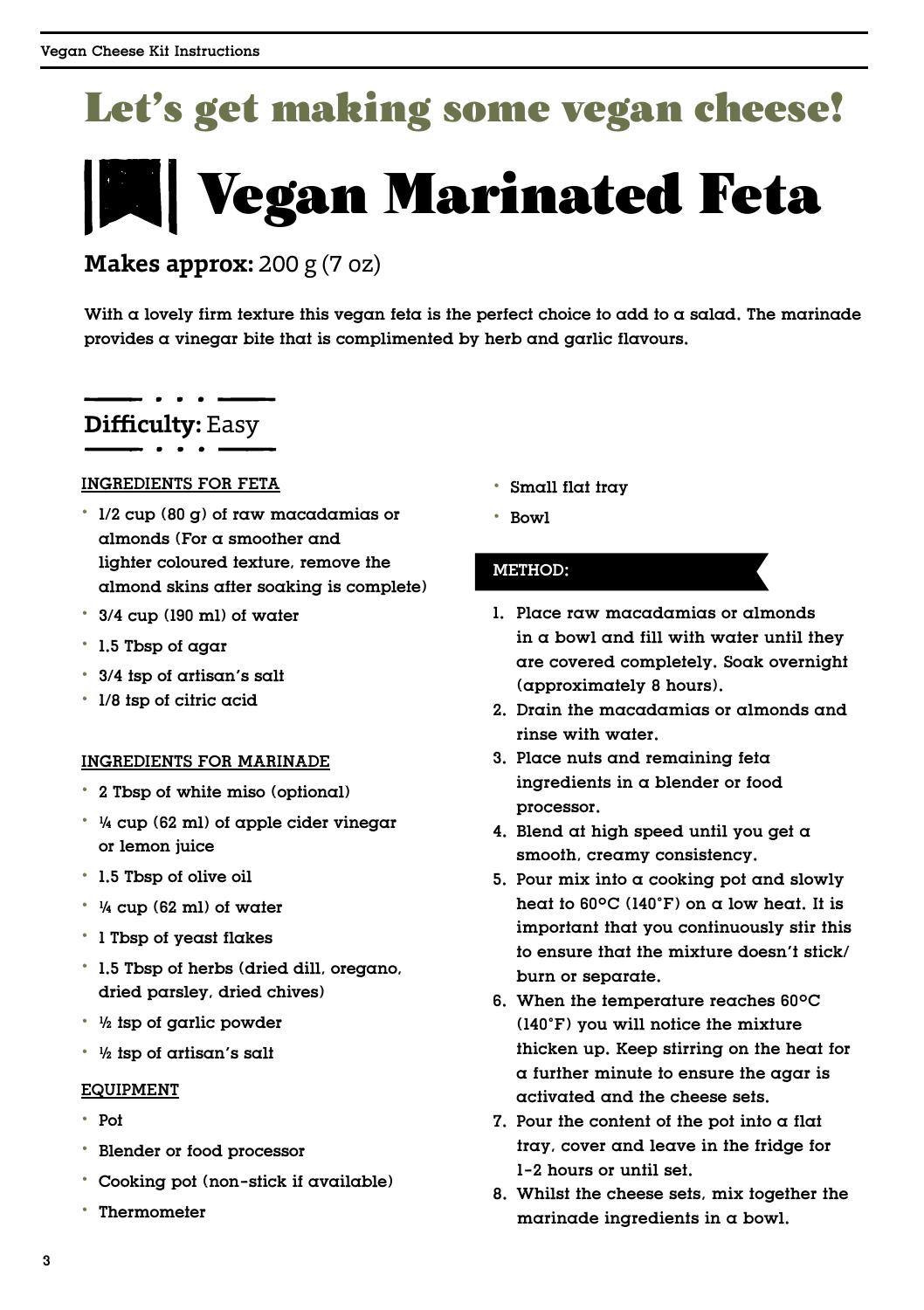- 9. Carefully remove from the tray, cut into cubes.
- 10. Place the cubes into  $\alpha$  jar and pour over marinade mix and leave for 2- 3 hours before eating. The longer you leave it,
- the more flavour will be infused.
- 11. Can be stored for 2 weeks in the fridge, as the cider acts as a preservative.

## Vegan Soft Mozzarella

## **Makes approx:** 200 g (7 oz)

Prepare a fantastic vegan take on a beloved Italian classic. Soft and stretchy mozzarella is perfect for salads, pasta dishes or toasted sandwiches.

## **Difficulty:** Easy

#### INGREDIENTS

- . 1/2 cup (80 g) of raw cashews
- . 1/2 cup (125 ml) of unsweetened vegan suitable milk
- . 1.5 Tbsp of tapioca flour
- . 1/8 tsp of citric acid
- . 1/2 tsp of artisan's salt

#### EQUIPMENT

- . Blender or food processor
- . Cooking pot (non-stick if available)
- . Thermometer
- . Large bowl

- 1. Place raw cashews in a bowl and fill with water until they are covered completely. Soak overnight (approximately 8 hours).
- 2. Drain the cashews and rinse with water.
- 3. Place nuts and remaining ingredients in a blender or food processor.
- 4. Blend until  $\alpha$  thick paste is formed. NOTE: You may need to stop and scrape the sides every now and again to ensure it is all mix together.
- 5. Pour mix into a non-stick cooking pot and slowly heat to 60ºC (140°F) on a low heat. It is important that you continuously stir this to ensure that the mixture doesn't stick/burn or separate. Once you feel the mixture thicken up, keep stirring for another 2-3 minutes.
- 6. While it's still hot (but safe to touch) scoop the vegan mozzarella out of the pot and stretch out before adding to your favourite dish to enjoy.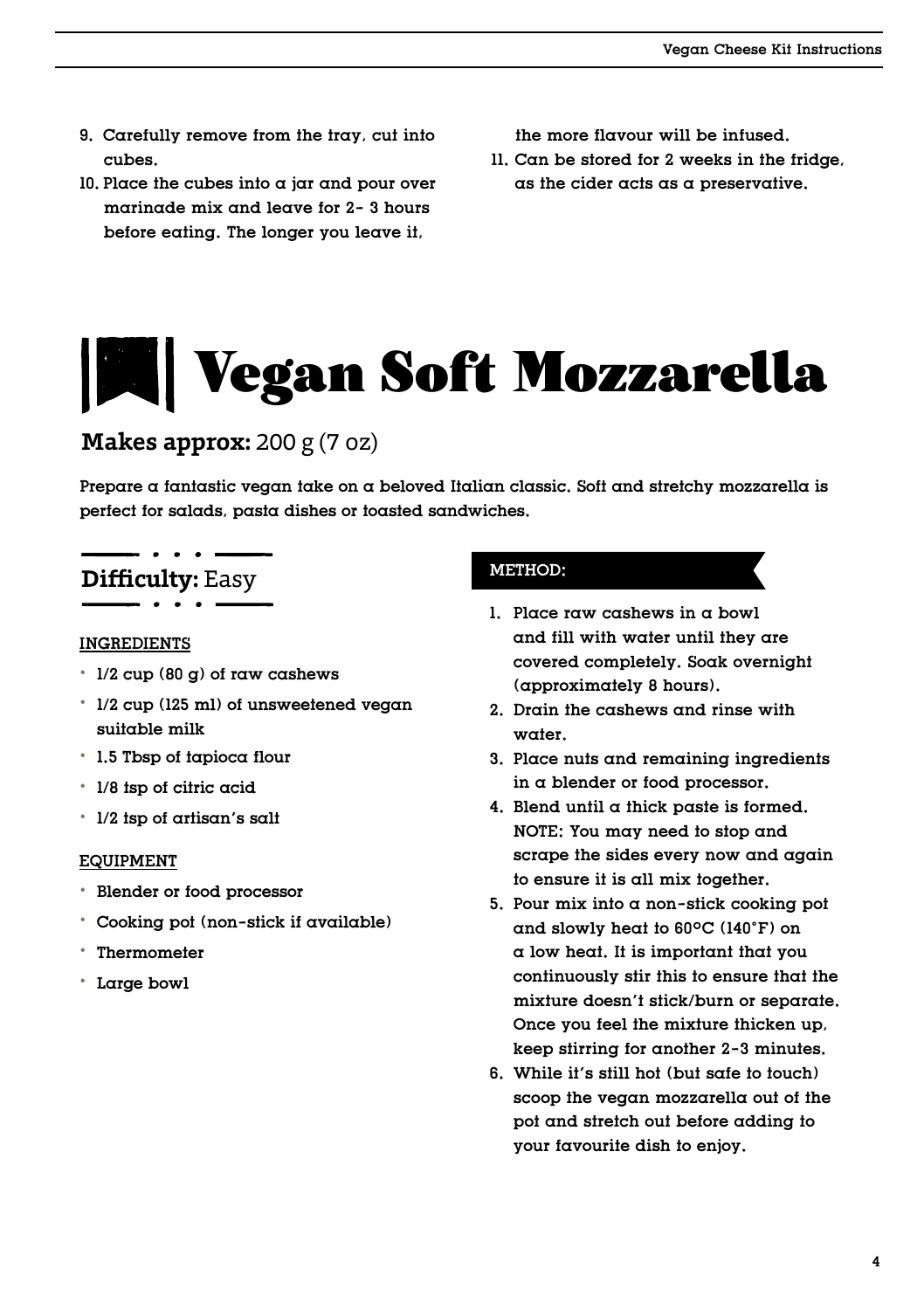# Vegan Firm Mozzarella

## **Makes approx:** 200 g (7 oz)

Create and shape perfect Vegan Mozzarella balls or heat for a gooey stretchy mozzarella that's great on pizza, cheese on toast or for making incredible vegan mozzarella sticks. Easy!

## **Difficulty:** Easy

### INGREDIENTS

- . 1/2 cup (80 g) of raw cashews
- . 1/2 cup (125 ml) of unsweetened vegan suitable milk
- . 1.5 Tbsp of tapioca flour
- . 1/8 tsp of citric acid
- . 1/2 tsp of artisan's salt
- . 1/2 Tbsp of agar
- . Half a tray of ice cubes

## EQUIPMENT

- . Pot
- . Blender or food processor
- . Cooking pot (non-stick if available)
- . Thermometer
- . Large bowl

- 1. Place raw cashews in a bowl and fill with water until they are covered completely. Soak overnight (approximately 8 hours).
- 2. Drain the cashews and rinse with water
- 3. Place nuts in a blender or food processor and add remaining ingredients except for the ice.
- 4. Blend until  $\alpha$  thick paste is formed. NOTE: You may need to stop and scrape the sides every now and again to ensure it is all mixed together.
- 5. Pour mix into a non-stick cooking pot and slowly heat to 60ºC (140°F) on a low heat. It is important that you continuously stir this to ensure that the mixture doesn't stick/burn or separate.
- 6. When the temperature reaches 60ºC (140°F) you will notice the mixture thicken up. Keep stirring on the heat for a further 1-2 minutes to ensure the agar is activated and the cheese sets.
- 7. Prepare an ice bath by using half a tray of ice cubes and 2 cups (500 ml) of cold water in a large bowl.
- 8. Scoop the mozzarella into small balls and dunk in the ice water mixture. Allow to chill for 10 - 20 minutes before eating.
- 9. This can be stored for a maximum of 3 days in an airtight container in the fridge.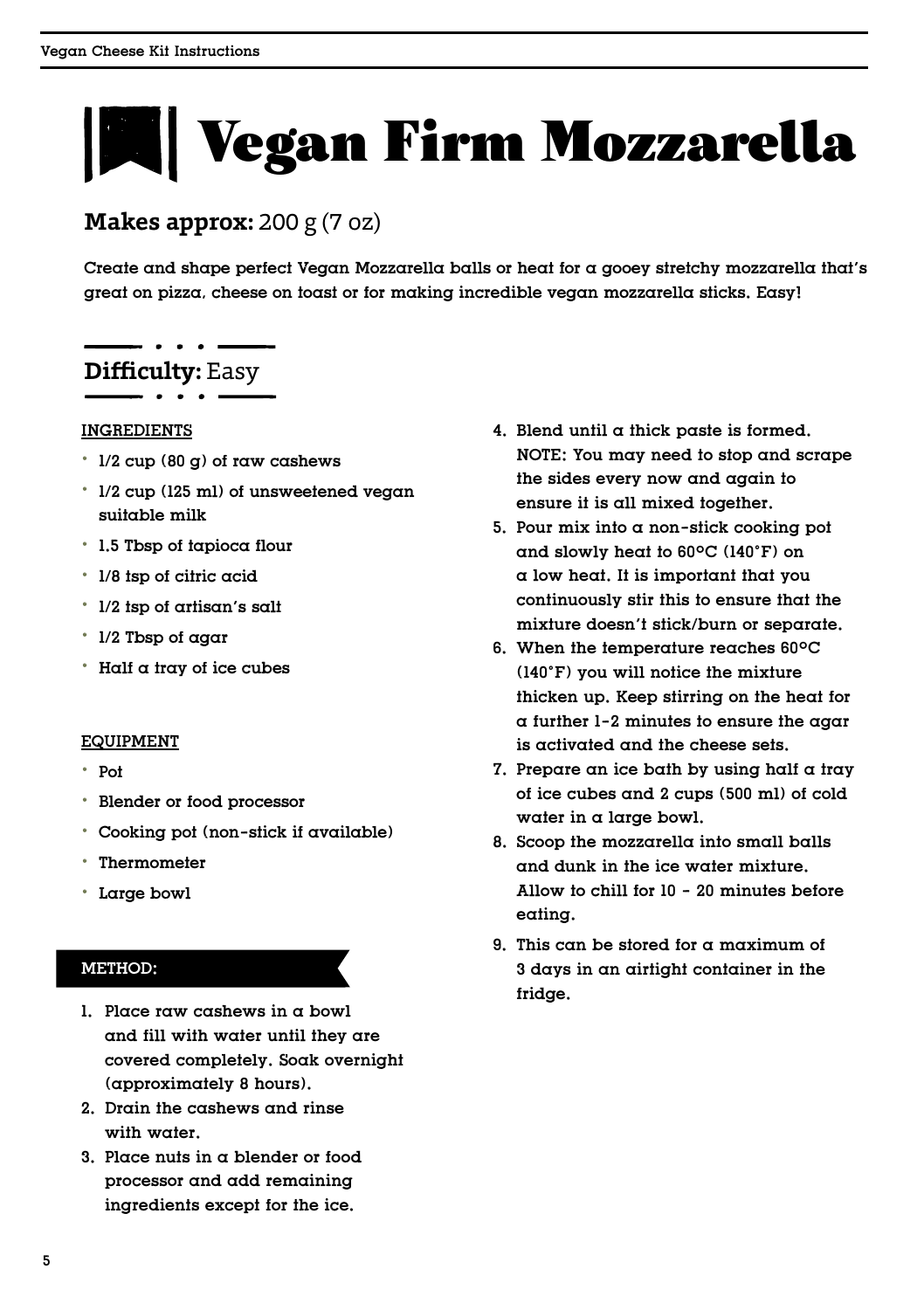# Vegan Halloumi

## **Makes approx:** 200 g (7 oz)

Halloumi makes a tasty addition to many dishes and is also great by itself as an appetiser. Featuring heavily in Levantine cuisine and widely popular in countries like Cyprus, Greece and Turkey. With a beautiful texture and delicate nutty flavour our Vegan Halloumi works great grilled on the outside as it becomes creamy and soft inside.

## **Difficulty:** Easy

## INGREDIENTS

- . 1/2 cup (80 g) of raw cashews
- . 1/2 cup (125 ml) of water
- . 1.5 Tbsp of tapioca flour
- . 1.5 Tbsp of olive oil
- . 1/2 tsp of artisan's salt
- . 1/2 Tbsp of agar

## EQUIPMENT

- . Blender or food processor
- . Cooking pot (non-stick if available)
- . Cooking fry pan (non-stick if available)
- . Therm ometer
- . Large bowl
- . Small flat tray

## METHOD:

- 1. Place raw cashews in a bowl and fill with water until they are covered completely. Soak overnight (approximately 8 hours).
- 2. Drain the cashews and rinse with water.
- 3. Place nuts and remaining ingredients in a blender or food processor.
- 4 Blend until  $\alpha$  thick paste is formed. NOTE: You may need to stop and scrape

the sides every now and again to ensure it is all mixed together.

- 5 Pour mix into a non-stick cooking pot and slowly heat to 60ºC (140°F) on a low heat. It is important that you continuously stir this to ensure that the mixture doesn't stick/burn or separate.
- 6. When the temperature reaches 60ºC (140°F) you will feel the mixture thicken up. Keep stirring on the heat for a further 1-2 minutes to ensure the agar is activated and the mixture becomes compact.
- 7. Poor the content of the pot into  $\alpha$  flat tray, cover and leave in the fridge for 8 hours or until set.
- 8. Remove from the tray, cut into rectangular slices and pan fry until golden brown. Halloumi will keep for 2 days prior to cooking and another day after cooking.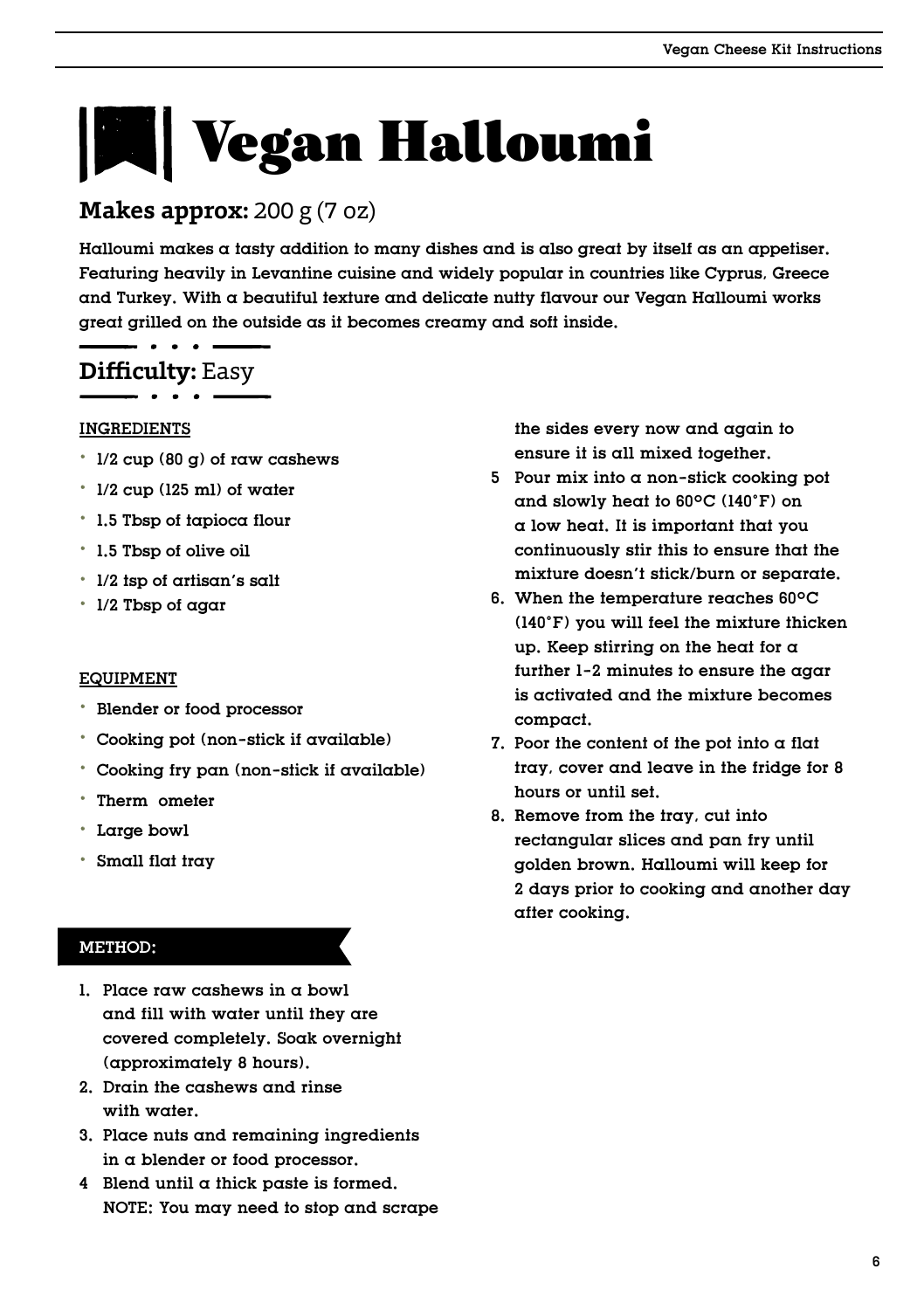## **WE** Vegan Ricotta

## **Makes approx:** 200 g (7 oz)

A delicious topper for crackers or as a spread on homemade sourdough. Our Vegan Ricotta is wonderfully simple with so many applications. With a light nutty flavour and light granular texture it works perfectly on lasagne, stuffed pasta shells or simply flavoured with herbs and spices.

**Difficulty:** Very easy

### INGREDIENTS

- . 1 cup (150 g) of raw macadamias or almonds (for a smoother and lighter coloured texture, remove the almond skins after soaking is complete)
- . 1/2 cup (125 ml) of water
- . 1/2 tsp of artisan's salt
- . 1/8 tsp of citric acid

### EQUIPMENT

- . Blender or food processor
- . Large bowl

#### METHOD:

- 1. Place nuts in a bowl and fill with water until they are covered completely. Soak overnight (approximately 8 hours).
- 2. Drain the nuts and rinse with water.
- 3. Place nuts and remaining ingredients in a blender or food processor.
- 4. Blend until the mixture is smooth and uniform.
- 5. This can be stored for up to 3 days in an airtight container in the fridge.



Serving suggestion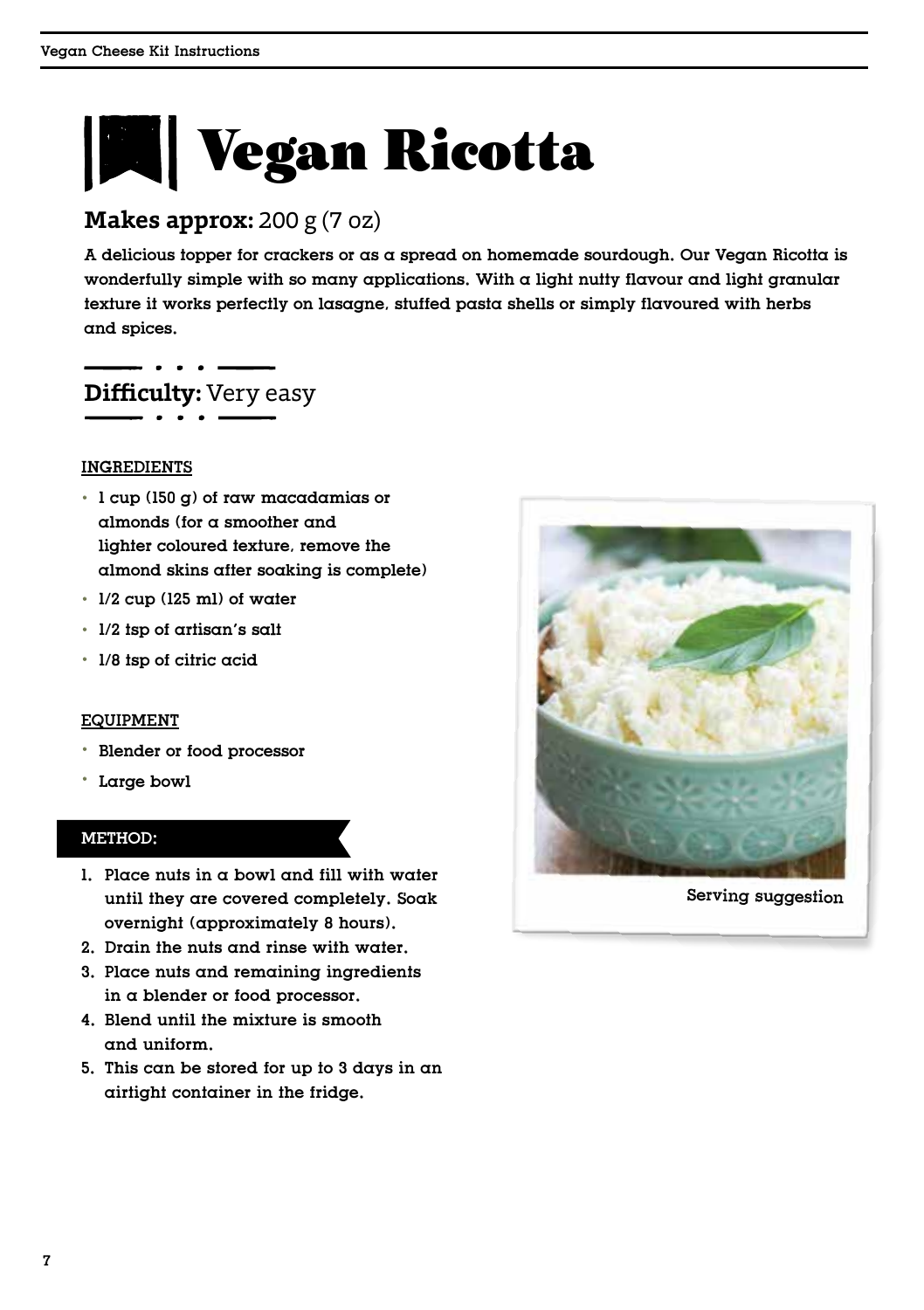# **Vegan Cream Cheese**

## **Makes approx:** 200 g (7 oz)

Nothing beats a delicious cream cheese on fresh bread or sourdough. This Vegan Cream Cheese has a lovely firm but spreadable texture that, with the addition of your favourite herbs, works great on toast or stirred into a pasta dish for a lush, savoury meal. It is so easy to make and there's no cooking involved.

## **Difficulty:** Very easy

## INGREDIENTS

- . 1 cup (150 g) of raw cashews or walnuts
- . 1/2 cup (125 ml) of water
- . 1/2 tsp of artisan's salt
- . 1/4 tsp of citric acid
- . 1/2 tsp of yeast flakes

## EQUIPMENT

- . Blender or food processor
- . Large bowl

- 1. Place nuts in a bowl and fill with tap water until they are covered completely. Soak overnight (approximately 8 hours).
- 2. Drain the nuts and rinse with water.
- 3. Place nuts and remaining ingredients in a blender or food processor.
- 4. Blend until the mixture is smooth and uniform.
- 5. Spoon the cream cheese mixture onto the cheese cloth, bring the corners of the cheese cloth together to drain overnight.
- 6. This can be stored for up to 3 days in an airtight container in the fridge.

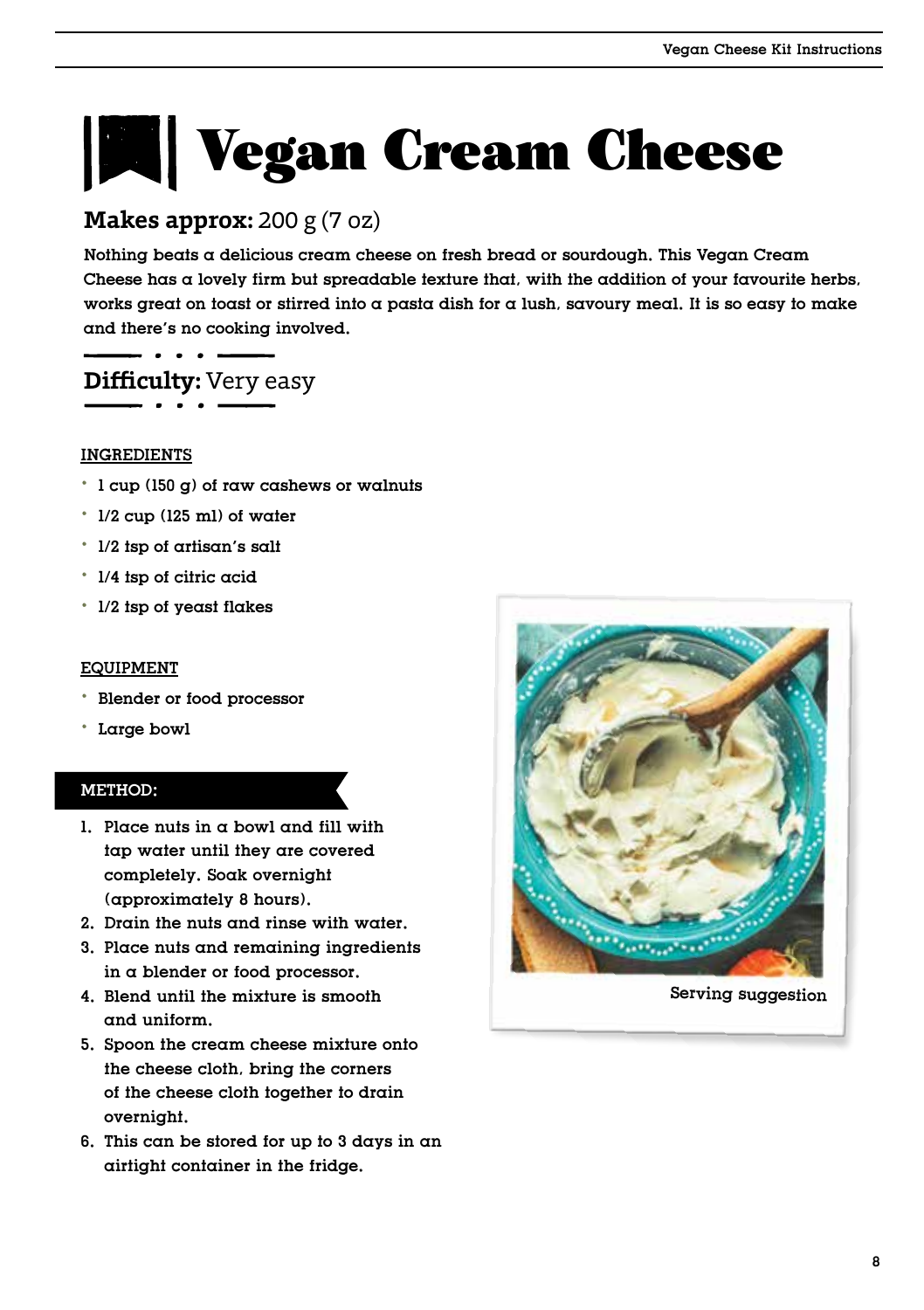# **Vegan Mascarpone**

## **Makes approx:** 200 g (7 oz)

Mascarpone is a classic dessert cheese that is wonderfully creamy and rich. It is so simple to make that you are going to fall in love with how versatile this vegan treat is. You will find yourself adding it to sweet and savoury dishes, as a spread on focaccia or vegetable tartlets.

## **Difficulty:** Very easy

## INGREDIENTS

- . 1 cup (150 g) of raw cashews
- . 1/2 cup (125 ml) of water
- . 1/2 tsp of artisan's salt

### EQUIPMENT

- . Blender or food processor
- . Large bowl

- 1. Place nuts in a bowl and fill with boiling water until they are covered completely. Soak overnight (approximately 8 hours).
- 2. Drain the nuts and rinse with water.
- 3. Place nuts and remaining ingredients in a blender or food processor.
- 4. Blend until the mixture is smooth and uniform.
- 5. Spoon the Mascarpone mixture onto  $\alpha$ cheese cloth that is folded in half.
- 6. Bring the corners of the cheese cloth together and hang it to drain overnight.
- 7. This can be stored for up to 3 days in an airtight container in the fridge.



Serving suggestion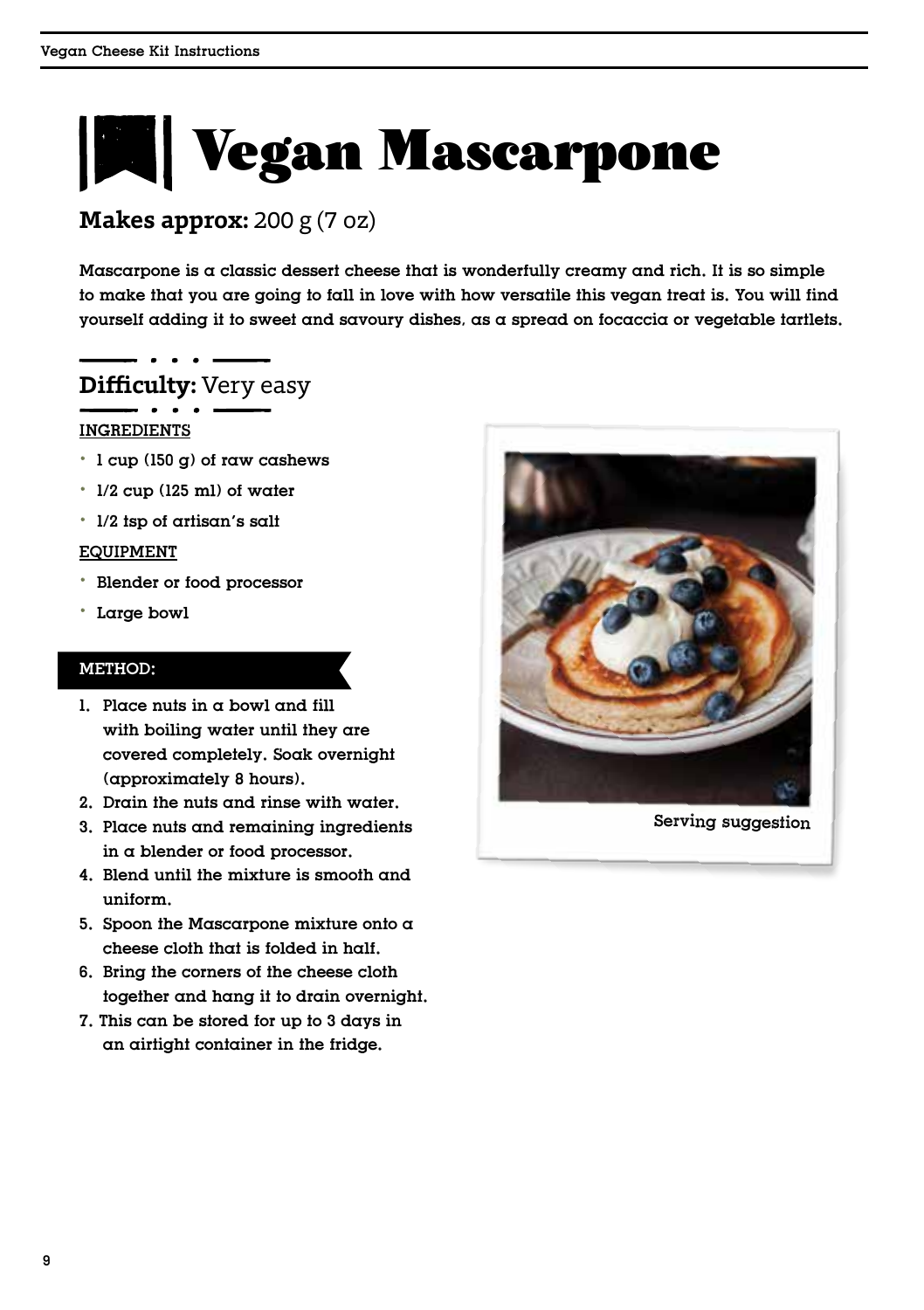Serving suggestion

Vegan Cheese Kit Instructions